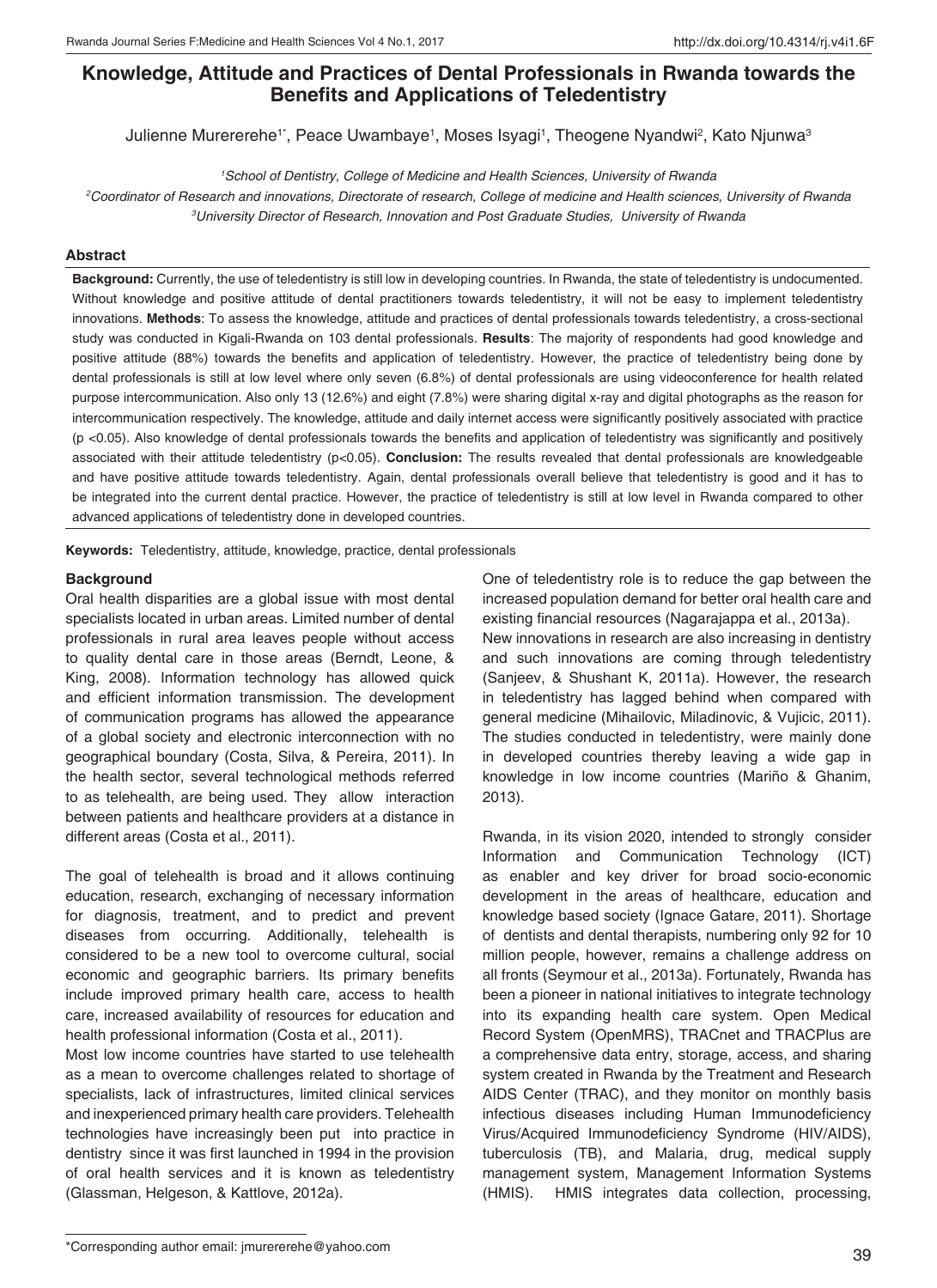reporting, and use of the information for programmatic decision-making. E-Learning uses ICT in instruction of certificate level (A2) nurses to upgrade to Advanced Diploma (A1) level and Telemedicine (Frasier, May, & Wanchoo, 2008). Although teledentistry initiatives have already started in Rwanda, there is no documented evidence showing the knowledge, attitude and practices of dental professionals towards teledentistry.

This study aimed to determine the knowledge and attitude of dental professionals in Kigali towards the benefits and applications of teledentistry, to identify the perceived challenges of dental professionals in Kigali to the use of teledentistry, to identify teledentistry practices of dental professionals in Kigali.

## **Methods**

## **Study area**

The study was conducted in different public and private dental clinics or institutions in Kigali city, i.e. University of Rwanda- College of Medicine and Health Sciences (UR-CMHS) both dental clinic and school of dentistry; Kigali Teaching Hospital (CHUK), Rwanda Military Hospital (RMH), Muhima Hospital (MH), Faith dental clinic, African Dental Aid (ADA) clinic.

# **Study design, study population, sample size and sampling strategy**

A cross-sectional study using quantitative method was conducted on 157 pre-determined dental professionals in different public and private dental clinics or institutions found in Kigali city. All dental professionals working or studying in dentistry in Kigali city were considered due to limited number of dental professionals. 103 dental professional participated in the study. A census method was used as a sampling strategy for dental professionals in Kigali city. Dental professionals who were not around during the time of data correction or dental professionals who did not consent to participate in the study were excluded from the study.

 A dental professional is any of many professionals supporting or involved in dentistry such as dentists, dental students, dental educators, dental assistants and dental technicians (Ozkan Ata, & Ozkan, 2009a)*.* 

A census method is a technique where data are collected from the whole population rather than a sample.

### **Data collection methods and procedures.**

A self administered structured questionnaire was used to collect data regarding knowledge, attitude and practices of dental professionals towards teledentistry. The questionnaire was designed in English. The questionnaire was adapted, validated and modified from questionnaires of similar studies found in the literature (Cooper & Engeswick, 2007; Nagarajappa et al., 2013a; Ozkan Ata, & Ozkan, 2009a).

A pilot study with 10 students and five dental practitioners was done prior to the study to pre-test the questionnaire. The aim of the pilot study was to ensure the validity and reliability of the questionnaire and to measure the understanding of participants to ensure the acceptability of the questionnaire and the language clarity. The researcher provided research information sheet to inform both students and dental practitioners about the aim of the research before they answered the questionnaire.

### **Data analysis**

Data were analysed using statistical software STATA version 13. The response format was based on 5-Point Likert scale for knowledge and attitude. Level of significance was fixed at  $p \leq 0.05$ . Frequencies, means and standard deviations as part of descriptive statistics were used to describe the data. One way ANOVA and Chi-square tests were performed to assess whether the knowledge and attitude varies according to socio-demographic characteristics or to each other and to assess their relationship with practice. Tables were used to present the results.

## **Ethical consideration**

The scientific and ethical approval for conducting the research was granted by UR- CMHS Ethical Committee. Likewise, permission to collect data was obtained from different sites where data were collected. Informed consent form was signed by each participant willing to participate before answering the questionnaire. The participation in the study was on voluntary basis and confidentiality of the identity of the participants was assured by using codes instead of real names of participants on the questionnaire.

### **Problems and limitation of the study**

During the study, the researcher encountered difficulty of getting permission to collect data in sites that didn't have ethical committee. Another problem was dental professionals working in more than one dental clinic. We considered only one site for those people to avoid the duplication of data. The study was conducted in Kigali city and may not be generalized to the whole country. Another limitation is that the population sampled was not categorized.

### **Results**

Out of 157 pre- determined dental professionals, 103 dental professionals participated in the study. Therefore, the rate of participation is 65.6%. The remaining dental professional did not participate in the study. Some were not present at the time of data collection and others did not answer the questionnaire.

### **Knowledge and attitude of dental professionals about the benefits and application of teledentistry**

Regarding the knowledge of dental professionals about benefits and application of teledentistry, respondents have shown good knowledge in general. Majority (the highest being 99 (96.1%) and the lowest being 57(55.3%) of dental professionals agreed with all given items about the benefits and application of teledentistry. Regarding the attitude of dental professionals, majority (the highest being 82 (79.6%) and the lowest being 57(55.3%) of dental professionals showed positive attitude regarding the benefits and application of teledentistry. However about 46 (44.7%) of respondents disagreed with the item "I think teledentistry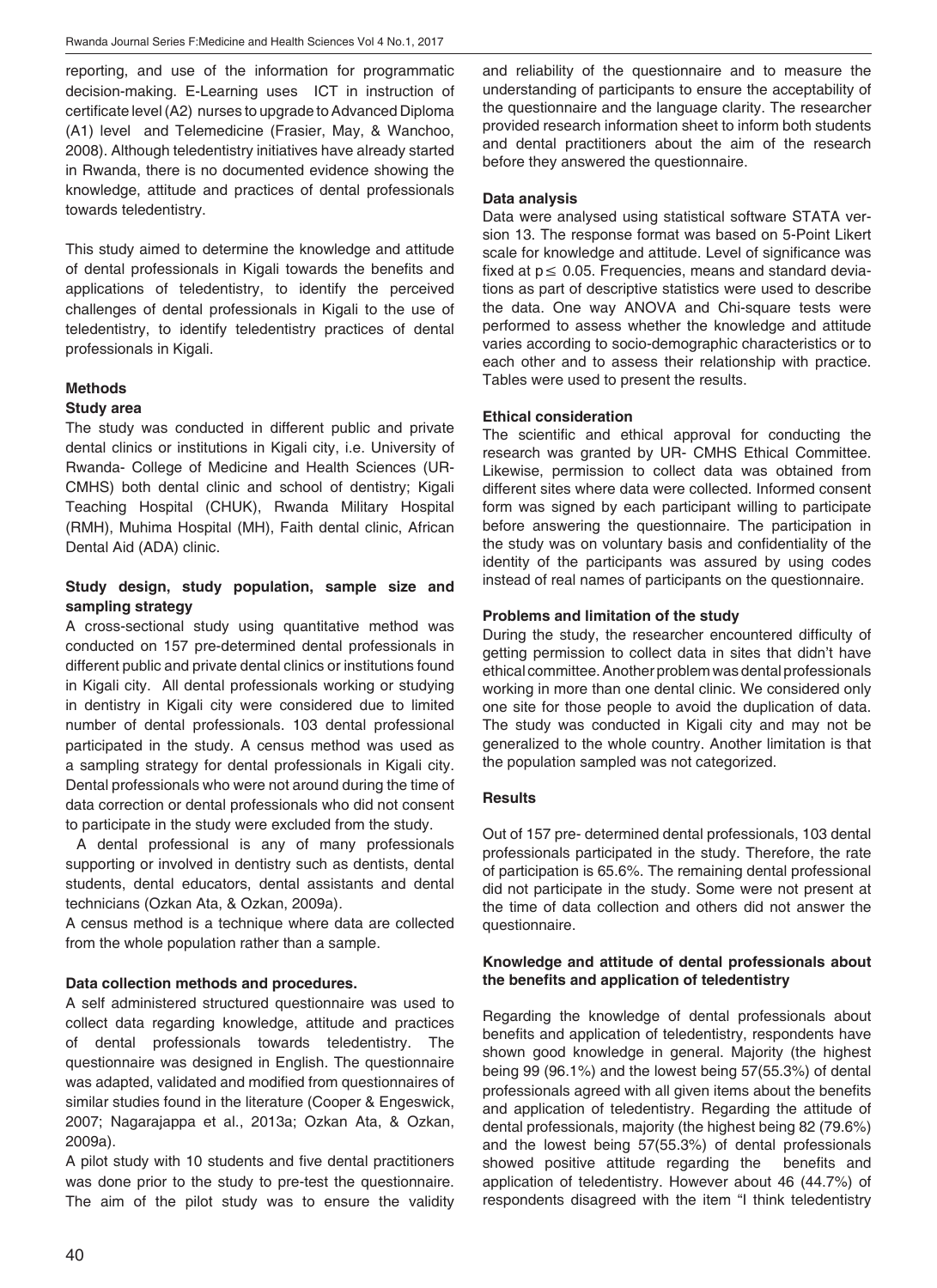can reduce the costs of dental services and 43(41.7%) disagreed with the item "I think that dental examination done through teledentistry is as accurate as face to face consultation.

## **Table1. Knowledge and Attitude of Dental professionals towards teledentistry**

| KNOWLEDGE ABOUT TELEDENTISTRY BENEFITS AND APPLICATIONS                                                                                           | <b>PROPORTION</b> |                        |                          |
|---------------------------------------------------------------------------------------------------------------------------------------------------|-------------------|------------------------|--------------------------|
|                                                                                                                                                   | Agree<br>N(%      | <b>Neutral</b><br>N(%) | <b>Disagree</b><br>N(% ) |
| Knowledge about teledentistry concept                                                                                                             | 99 (96.1)         | 4(3.9)                 | 0(0)                     |
| Use in every branch of dentistry                                                                                                                  | 92 (89.3)         | 5(4.85)                | 6(5.83)                  |
| Use for education and training of primary healthcare dentists.                                                                                    | 88 (85.44)        | 8(7.77)                | 7(6.8)                   |
| decreasing the isolation of dental practitioners by providing peer contact specialist                                                             | 86 (83.5)         | 11(10.68)              | 6(5.83)                  |
| Useful in diagnosis and management of oral diseases                                                                                               | 87 (84.5)         | 11(10.68)              | 5(4.85)                  |
| Useful in early and easy consultation of oral-facial disorders with specialists.                                                                  | 88 (85.4)         | 7(6.8)                 | 8(7.77)                  |
| Make sound decisions regarding management of oral diseases and referral to appropriate dental specialists. 90 (87.4)                              |                   | 10(9.71)               | 3(2.91)                  |
| Prevents doctors' mistakes and improves cost-effectiveness of dental treatment.                                                                   | 77 (75)           | 15(14.56)              | 11(10.68)                |
| Used as a good tool for education to undergraduate students, post-graduate students and continuing 95 (92.2)<br>updates for dental practitioners. |                   | 7.6.8                  | 1(0.97)                  |
| Increase the number of dental specialist trainees and specialists in areas where population are dispersed. 83 (80.6)                              |                   | 12(11.69)              | 8(7.77)                  |
| <b>ATTITUDE ABOUT TELEDENTISTRY BENEFITS AND APPLICATIONS</b>                                                                                     |                   |                        |                          |
| Teledentistry can save me time.                                                                                                                   | 82 (79.6)         | 11(10.68)              | 10(9.71)                 |
| Teledentistry can save me money.                                                                                                                  | 71 (69)           | 17(16.50)              | 15 (14.56)               |
| Using teledentistry, I will be able to monitor my patient's condition well.                                                                       | 80 (77.7)         | 12(11.65               | 11 (10.68)               |
| Teledentistry can provide me a good understanding of the patient's oral health problem over the internet. 83 (80.6)                               |                   | 11(10.68)              | 9(8.74)                  |
| Teledentistry will be a standard way of oral health care delivery                                                                                 | 77 (75)           | 16(15.53)              | 10(9.71)                 |
| Teledentistry is a convenient form of oral health care delivery which makes dental examination easier 76 (73.8)                                   |                   | 19(18.45)              | 8(7.77)                  |
| Teledentistry can be an addition to the regular care we provide.                                                                                  | 79 (76.70)        | 18(17.48)              | 6(5.83)                  |
| I think dental examination done through teledentistry is as accurate as face to face consultation                                                 | 60 (58.3)         | 19(18.45)              | 24 (23.3)                |
| I think teledentistry can reduce the costs of dental services                                                                                     | 57 (55.3)         | 19(18.45)              | 27 (26.21)               |
| I think through videoconference (a medium of teledentistry) students can be educated and staff be 94(91.2)<br>trained effectively                 |                   | 8(7.77)                | 1(0.97)                  |
| Overall believe of dental professionals about teledentistry benefits and application                                                              | 97(94.2)          | O(0)                   | 6(5.8)                   |

### **Perceived challenges to the use of Teledentistry.**

Majority of participants 78(75.8%) agreed that in Rwanda, major challenges in teledentistry use are illiteracy, poverty (i.e. population below the poverty line) and lack of infrastructures. A large number of participants 83 (80.6%) think that lack of awareness of teledentistry benefits and applications by dental professionals will be barriers to its use. However a large number of participants showed a negative attitude for the use of teledentistry. Many respondents 52 (50.5%) thought that teledentistry can violate the patient privacy. About 50 (48.5%) were worried about data entry mistakes. Forty-one (40%) of dental professionals can't trust teledentistry equipment to work properly and 47 (45.6%) think that teledentistry equipment will be difficult for them to use.

### **Table 2. Frequency of perceived challenges to the use of teledentistry**

| PERCEIVED CHALLENGES TO THE USE OF TELEDENTISTRY                                                                                 | <b>PROPORTION</b> |               |                |  |
|----------------------------------------------------------------------------------------------------------------------------------|-------------------|---------------|----------------|--|
|                                                                                                                                  | Agree N $(%)$     | Neutral N (%) | Disagree N (%) |  |
| I think teledentistry can violate the patient's privacy.                                                                         | 52(50.5)          | 21(20.39)     | 30(29.13)      |  |
| I am worried about data entry mistakes.                                                                                          | 50(48.5)          | $31(30.10)$ . | 22(21.36)      |  |
| I can't trust teledentistry equipment to work.                                                                                   | 41 (40)           | 25(24.27)     | 37(35.92)      |  |
| I think equipments of teledentistry will be difficult for me to use them.                                                        | 47 (45.6)         | 16(15.53)     | 40 (38.83)     |  |
| In Rwanda, major challenges in teledentistry are illiterates, population below<br>the poverty line and lack of infrastructure.   | 78 (76)           | 13(12.62)     | 12 (11.65)     |  |
| I think lack of awareness about teledentistry benefits and applications by dental<br>professionals will be a barrier to its use. | 83 (80.6)         | 11(10.68)     | 9(8.74)        |  |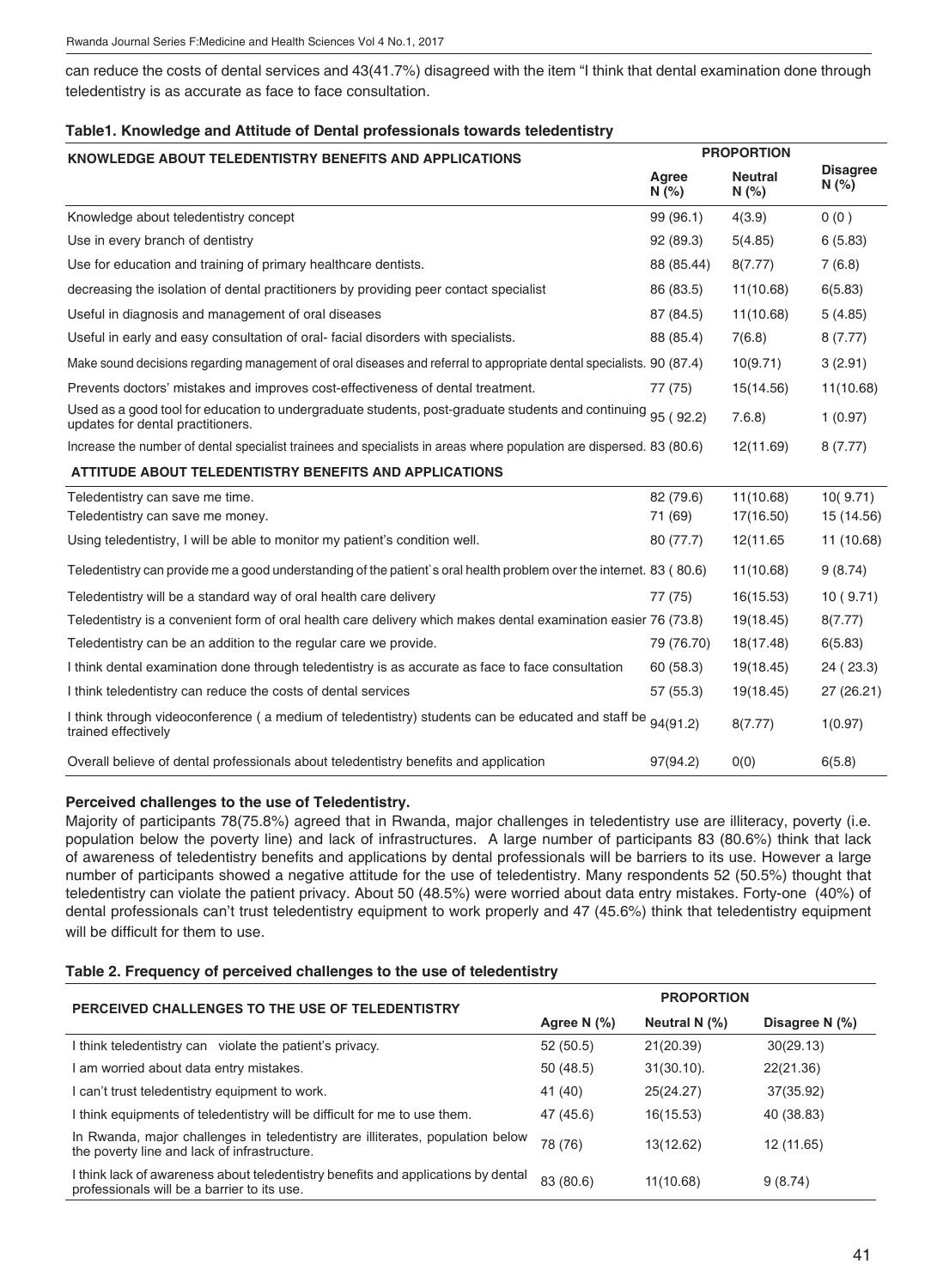# **Frequency of practices of dental professionals towards teledentistry.**

Majority 87 (84.5%) of dental professionals are communicating with peer dental professionals through internet or mobile phone. The results also revealed that highly used intercommunication method was email, 69 (67%) while videoconference, 7 (6.8%). Regarding reasons of intercommunication, majority of respondents indicated patient information sharing 43 (42%), discussing patients' cases 40 (39%), digital photographs sharing 8(7.8%) and digital x-ray image sharing 13(12.6%).

# **Table3. Practices of dental professionals towards teledentistry.**

| Practices of dental professionals                                                                                     | Yes N $(%)$           | No N (%)   |
|-----------------------------------------------------------------------------------------------------------------------|-----------------------|------------|
| Interdisciplinary consultation or communication with<br>peer dental professionals through internet or mobile<br>phone | 87(84.5 %) 15(14.5 %) |            |
| Category of people with whom intercommunication is done                                                               |                       |            |
| Consultation with patients                                                                                            | 30 (29.1 %) 73(70.9%) |            |
| Consultation with students                                                                                            | 52(50.5%)             | 51(49.5%)  |
| Consultation with educators                                                                                           | 29(28 %)              | 74(72%)    |
| Consultation with specialists in the same field                                                                       | 32(31%)               | 71(69%)    |
| Consultation with own peers                                                                                           | 26(25%)               | 77(75%)    |
| Consultation with insurance company                                                                                   | 4(4%)                 | 99(96%)    |
| Means of intercommunication among dental professionals for health<br>related purpose                                  |                       |            |
| Usage of videoconference as a mean of<br>intercommunication                                                           | $7(6.8\%)$            | 96 (93.2%) |
| Usage of email as a mean of intercommunication                                                                        | 69(67%)               | 34(33%)    |
| Phone call and sms                                                                                                    | 21(20.4%)             | 82(79.6%)  |
| Facebook, Linkedin, whatsapp                                                                                          | 13(12.6%)             | 90(87.4%)  |
| Reasons for intercommunication                                                                                        |                       |            |
| Discussing a patients case as a reason of consultation 40(39%)                                                        |                       | 63(61%)    |
| Patient information sharing as a reason of consultation 43(42%)                                                       |                       | 60(58%)    |
| Getting opinion from an expert for a patient case as<br>reason of consultation                                        | 26(25%)               | 77(74.8%)  |
| Patient follow up as a reason of consultation                                                                         | 23(22.3%)             | 80(77.7%)  |
| Course material clarification as a reason of<br>consultation                                                          | 37(36%)               | 66(64%)    |
| Sharing digital photographs as a reason of<br>consultation                                                            | 8(7.8%)               | 95(92.2%)  |
| Sharing digital x-ray images as a reason of<br>consultation                                                           | 13(12.6%)             | 90(87.4%)  |

# **Mean score of knowledge and attitude with socio-economic and demographic characteristics of dental professionals.**

To assess the overall knowledge and attitude according to demographic data characteristics, calculation of the means and standard deviations to each category of sociodemographic characteristics was made. The calculation of mean knowledge or mean attitude was done by summing the scores of responses given. After all, One way ANOVA statistical analysis was performed and no association found between knowledge and attitude with socio-demographic data.

# **Table 4. Mean knowledge and attitude scores with socio**-**demographic characteristics and practice of dental professionals towards teledentistry.**

| Socio-demographic                                                         | Knowledge       |     | <b>Attitude</b> |                         |       |         |
|---------------------------------------------------------------------------|-----------------|-----|-----------------|-------------------------|-------|---------|
| characteristics                                                           | Mean $\pm$ SD   |     |                 | Freq. P value Mean ± SD | Freg. | P value |
| <b>Age of Participants</b>                                                |                 |     | 0.547           |                         |       | 0.462   |
| $20 - 30$                                                                 | $8.7 \pm 1.76$  | 75  |                 | $11.92 \pm 3.05$        | 75    |         |
| $30 - 40$                                                                 | $8.32 \pm 1.58$ | 22  |                 | $11.36 \pm 3.03$        | 22    |         |
| >40                                                                       | $8.17 \pm 2.22$ | 6   |                 | $10.5 \pm 3.56$         | 6     |         |
| Sex                                                                       |                 |     | 0.445           |                         |       | 0.337   |
| Male                                                                      | $8.47 \pm 2.01$ | 57  |                 | $11.45 \pm 3.36$        | 57    |         |
| Female                                                                    | $8.73 \pm 1.34$ | 46  |                 | $12.4 \pm 2.66$         | 46    |         |
| Level of education                                                        |                 |     | 0.786           |                         |       | 0.201   |
| Dental professionals<br>without post-graduation                           | $8.51 \pm 1.75$ | 98  |                 | $11.80 + 3.03$          | 98    |         |
| Dental professionals<br>without post-graduation                           | $8.8 \pm 1.78$  | 5   |                 | $10 \pm 3.60$           | 5     |         |
| Place of work                                                             |                 |     | 0.712           |                         |       | 0.794   |
| Private sector                                                            | $8.41 \pm 1.62$ | 12  |                 | $11.5 + 3.31$           | 12    |         |
| Government sector                                                         | $8.61 \pm 1.76$ | 91  |                 | $11.74 \pm 3.05$        | 91    |         |
| working experience                                                        |                 |     | 0.813           |                         |       | 0.571   |
| <5 years                                                                  | $8.65 \pm 1.76$ | 78  |                 | $11.89 \pm 3.03$        | 78    |         |
| 5-10 year                                                                 | $8.43 \pm 1.71$ | 16  |                 | $11.06 \pm 3.25$        | 16    |         |
| >10 years                                                                 | $8.33 \pm 1.80$ | 9   |                 | $11.33 \pm 3.24$        | 9     |         |
| Dairy internet access<br>in general                                       |                 |     | 0.194           |                         |       | 0.305   |
| Yes                                                                       | $7 + 1.41$      | 2   |                 | $9.5 \pm 3.53$          | 2     |         |
| <b>No</b>                                                                 | $8.62 \pm 1.74$ | 104 |                 | $11.76 \pm 3.06$        | 101   |         |
| Dairy internet<br>accessibility for<br>health related<br>purpose in hours |                 |     | 0.667           |                         |       | 0.510   |
| $\mathbf{<}2$                                                             | $8.52 \pm 1.86$ | 43  |                 | $11.97 + 3.01$          | 43    |         |
| $>= 2$                                                                    | $8.66 \pm 1.70$ | 57  |                 | $11.56 \pm 3.19$        | 57    |         |

**Statistical test applied: one way ANOVA. \* indicates statistically significant difference at p ≤ 0.05.**

### **Association of knowledge and attitude scores.**

The proportion of knowledge and attitude scores have been calculated and

 Chi square statistical analysis has been performed. The results revealed statistically significant association between knowledge and attitude (P< 0.05)

# **Association of socio-demographic data with practice of teledentistry.**

One way ANOVA statistical analysis was performed to see the relationship between socio- demographic characteristics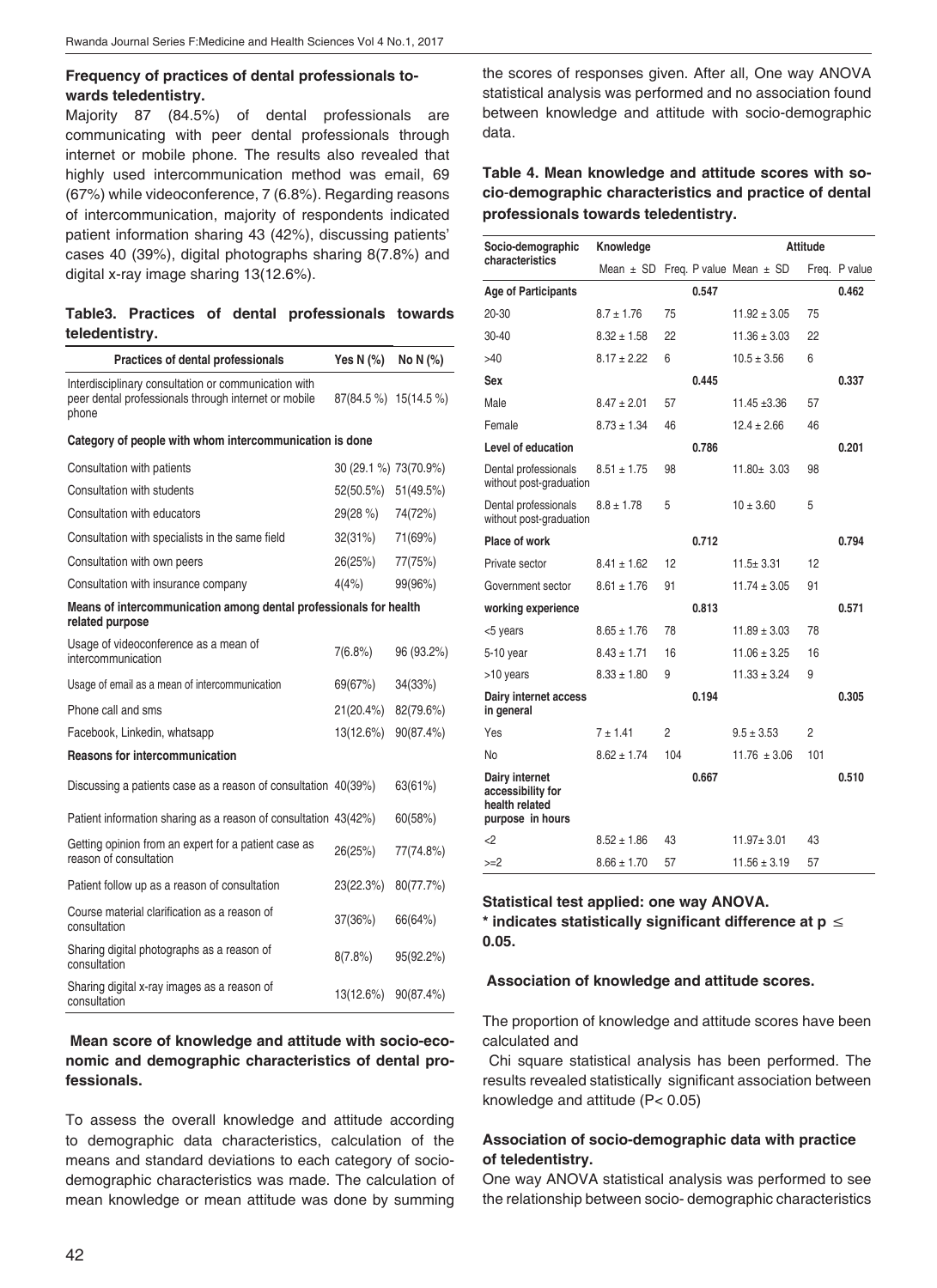with practice. The results revealed that the only predictor of practice was internet access in general (P<0.05)

### **Table5. Association of socio-demographic data with practices of teledentistry.**

|                                                                     | <b>Practice</b>        |                       |                              |  |
|---------------------------------------------------------------------|------------------------|-----------------------|------------------------------|--|
| Socio-demographic characteristics.                                  | Yes $n$ $%$            | No n $(\%)$           | Fisher's<br>exact<br>P value |  |
| <b>Age of Participants</b>                                          |                        |                       |                              |  |
| 20-30                                                               | 63(70.79)              | 12(85.71)             |                              |  |
| $30 - 40$                                                           | 20(22.47)              | 2(14.29)              | 0.592                        |  |
| >40<br>Sex                                                          | 6(6.74)                | 0(0.00)               |                              |  |
| Male                                                                | 49(55.06)              | 8(57.14)              | 1.000                        |  |
| Female                                                              | 40(44.94)              | 6(42.86)              |                              |  |
| Level of education<br>Dental professionals without post-            |                        |                       | 1.000                        |  |
| graduation                                                          | 84(94.38)              | 14(100.00)            |                              |  |
| Dental professionals without post-<br>graduation                    | 5(5.62)                | 0(0.00)               |                              |  |
| Place of work                                                       |                        |                       | 0.363                        |  |
| Private sector<br>Government sector                                 | 12(13.48)<br>77(86.52) | 0(0.00)<br>14(100.00) |                              |  |
| working experience                                                  |                        |                       | 0.616                        |  |
| <5 years                                                            | 66(74.16)              | 12(85.71)             |                              |  |
| 5-10 year                                                           | 14(15.73)              | 2(14.29)              |                              |  |
| >10 years                                                           | 9(10.11)               | 0(0.00)               |                              |  |
| Dairy internet accessibility in hours                               |                        |                       | $0.017*$                     |  |
| Yes                                                                 | 89(100.00)             | 12(85.71)             |                              |  |
| No                                                                  | 0(0.00)                | 2(14.29)              |                              |  |
| Dairy internet accessibility for<br>health related purpose in hours |                        |                       | 0.229                        |  |
| <                                                                   | 35(40.23)              | 8(61.54)              |                              |  |
| $>=2$                                                               | 52(59.77)              | 5(38.46)              |                              |  |

**Statistical test applied: Fisher's exact test.**

**\* indicates statistically significant difference at p ≤ 0.05.**

# **Association between practices of dental professionals with knowledge and attitude of dental professionals.**

To assess the association of teledentistry practice of dental professionals with their knowledge and attitude, the questions asked about practice were combined into summary scores. One way ANOVA has been performed and the results revealed an association of teledentistry practice with knowledge and attitude statistically (p<0.05)

## **Table 6. Correlation between teledentistry practices of dental professionals with their knowledge and attitude.**

|                                            | Knowledge       |                |  |  | Attitude                  |           |  |               |
|--------------------------------------------|-----------------|----------------|--|--|---------------------------|-----------|--|---------------|
| <b>Practice</b> Mean SD Freq. P value Mean |                 |                |  |  |                           | SD        |  | Freg. P value |
| Yes                                        | 8.142 2.824 89  |                |  |  | $0.001*$ 11.966<br>10.142 | 2.866 89  |  | $0.038*$      |
| No                                         |                 | 8.662 1.522 14 |  |  |                           | 3.919 14  |  |               |
| Total                                      | 8.592 1.745 103 |                |  |  | 11.718                    | 3.072 103 |  |               |

#### **Statistical test applied: One way ANOVA**

**\* indicates statistically significant difference at p ≤ 0.05.**

#### **Discussion**

# **Knowledge of dental professionals about the benefits and application of teledentistry.**

The present study has revealed that teledentistry benefits and applications are known by many dental professionals in Kigali-Rwanda. Most of respondents agreed or strongly agreed with the statements regarding the benefits and application of teledentistry. A large number 92 (89.3%) of dental professionals in this study agreed that teledentistry can be used in every branch of dentistry like oral medicine, oral radiology,orthodontics, endodontics, prosthodontics, periodontics, maxillofacial surgery, preventive dentistry and dental education. Our results are similarly reported elsewhere (Bhambal, Saxena, & Balsaraf, 2010a; Mihailovic et al., 2011). However, these results are a little different from those found in a study done in Udaipur in India in 2009 where only less than half (46.7%) of dentists agreed with the statement "teledentistry can be used in every branch of dentistry" (Nagarajappa et al., 2013a). This difference might be due to the fact that in Rwanda, the information and communication technology has reached an advanced level in health sector (Ministry of Youth and ICT, 2012).

Teledentistry potentiality is also seen in dental education (Bhambal et al., 2010a; Chen, Hobdell, Dunn, Johnson, & Zhang, 2003a). In the present study, majority 88 (85.4) of respondents agreed that teledentistry is used for education and training of primary healthcare dentists. Also majority 95 (92.2%) of participants agreed that teledentistry can be used as a good tool for education to undergraduate students, post-graduate students and continuing updates of dental practitioners. The similar results have been found in India where a big proportion (58%) of dentists agreed with the statement that teledentistry is good for dental education over internet and for training of dentists (Nagarajappa et al., 2013a).

Bhambal and colleagues also supported that undergraduate students and post graduate students can be well educated through teledentistry, they also stated that continuing professional education is easily provided to dental professionals through teledentistry and that the number of dentals specialist trainees is increased through opportunities provided by teledentistry (Bhambal et al., 2010a). Jain and colleagues also emphasized that teledentistry is a good tool to upgrade dental professionals' degree (Jain et al., 2013a).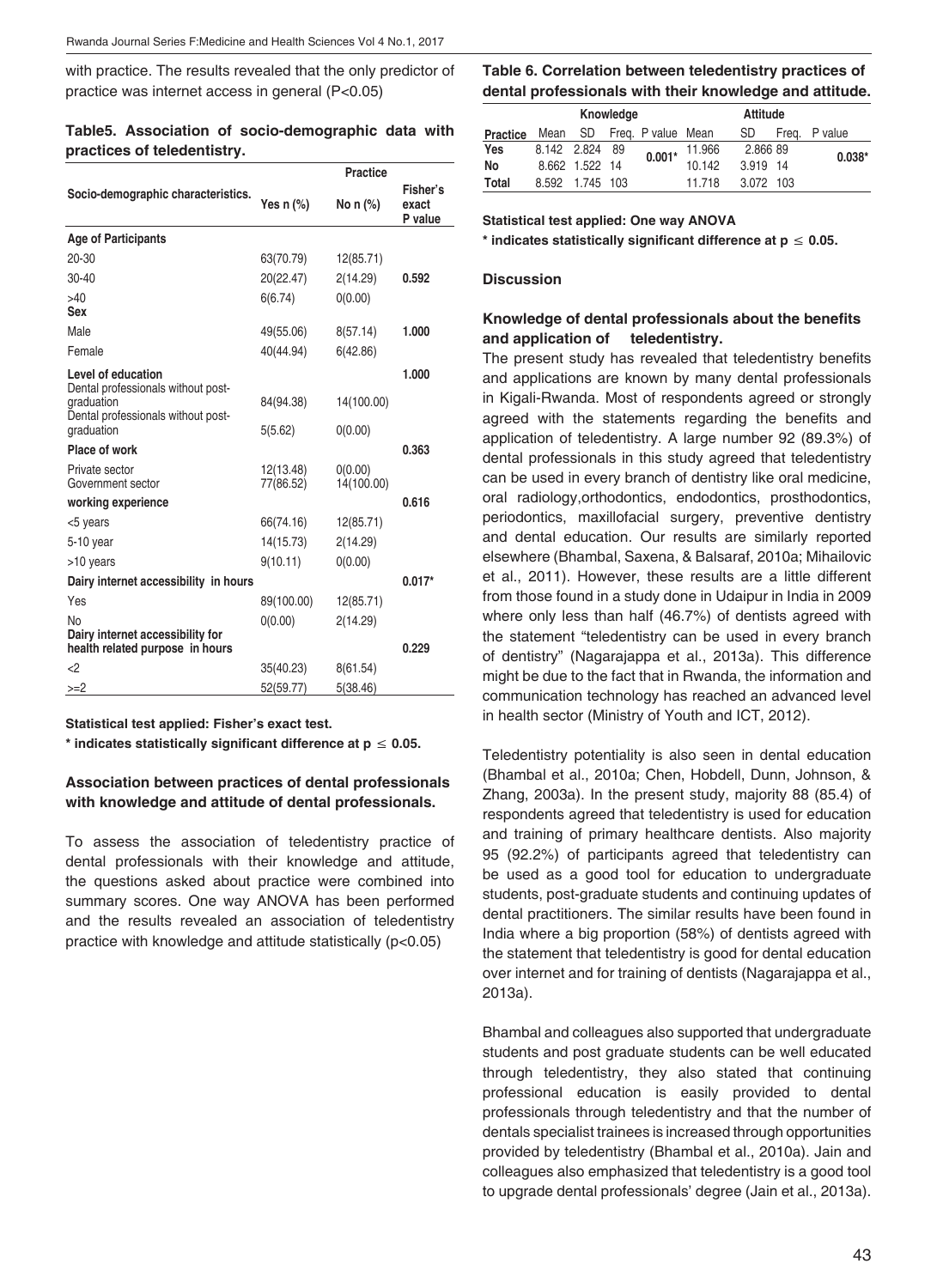In Rwanda information technology have already started to be used in education even in primary schools where one laptop per child program has achieved a lot in the lives of Rwandan pupils (Ministry of Youth and ICT, 2012). Also e-learning programs are being used in some nursing school to train nurses (Frasier et al., 2008). The UR- CMHS in partnership with Telehealth center of University of Virginia (UVA) have developed a strong telehealth infrastructure which will help measure teaching hospital in country and international provision of Continuous Professional Development ( CPDs) in medical and health subjects (UR-CMHS, 2017). However, in Rwanda there is no evidence showing the use of teledentistry in education.

In Rwanda there is a big number of dental professionals without postgraduate study (Seymour et al., 2013a). The results of this study have also shown that only 5 (4.9%) of dental professionals have done postgraduate study. The present study has also revealed a shortage of specialised dental professionals. Majority of respondents were dental professionals without post-graduation 98 (95.2%). Based on the literatures, teledentistry may contribute a lot to upgrade the degrees of dental professionals, thereby resolving the problem of shortage of dental personnel (Nagarajappa et al., 2013a). Through teledentistry, dental professionals in remote areas are able to communicate with specialists or more skilled dental practitioners at distance (Glassman, Helgeson, & Kattlove, 2012b).

Majority 86 (83.5%) of respondents in this study, agreed with the statement "teledentistry can decrease the isolation of dental practitioners by providing peer contact specialist". Jain et al., (2013a) has supported this finding. They emphasized that having peer contact specialist is one important aspect of teledentistry as it breaks the isolation barrier among dental practitioners. Nutalapati, Boyapati, Jampani, & Dontula (2011) also supported that through real time consultation or through store and forward teledentistry, dental professionals were able to share any information pertinent to their career thereby decreasing the isolation among those located in remote area.

In most of developing countries, most specialist dental services are found in urban area and especially most dental specialists and more skilled dental professionals are located in cities (Berndt et al., 2008). Teledentistry decreases the isolation of dental professionals in remote area as emphasized by literatures (Sanjeev, & Shushant K, 2011a). The results of this study have also revealed that majority of respondents agreed with the statements "teledentistry can be useful in diagnosis and management of oral diseases 87(84.5%), teledentistry can be useful in early consultation of oral-facial disorders with specialists 88 (85.4%), teledentistry can enable dental practitioners to make sound decisions regarding management of oral diseases and referral to appropriate dental specialists 90(87.4%), and that teledentistry prevents doctors' mistakes and improves costeffectiveness of dental treatment 77(75%)". Those results are supported by different published literatures and researches. They support that speed, cost-effectiveness, simplicity and maximum therapeutic gain are some of teledentistry benefits for consultation, diagnosis and management of oral diseases and oral-facial disorders (Nagarajappa et al., 2013b); (Jain et al., 2013b);(Rao, Singh, Chandra, & Gupta, 2012);(Bhambal, Saxena, & Balsaraf, 2010b);(Sanjeev, & Shushant K, 2011b);(Chhabra, Chhabra, Jain, Kaur, & Bansal, 2011).

In addition, teledentistry prevents dental practitioners' mistakes and enable them to make sound decisions (Panat, Chakarvarty, & Aggarwal Ashish, 2012). In Rwanda there is shortage of dental practitioners especially dental specialists of all kinds (Seymour et al., 2013b). Oral diseases and oral -facial disorders are among dental problems that may impinge the lives of people (Jain et al., 2013b).

 Due to shortage of qualified dental specialists to diagnose and treat these disorders in early stage, Rwandan population with oral diseases may lose their lives due to lack or delay of diagnosis and management of those oral problems (Seymour et al., 2013b). The results of this study have shown that dental professional in Kigali-Rwanda are aware that teledentistry can help to overcome this problem by providing early and easy consultation of oralfacial disorders with specialists. If teledentistry could be adopted and used for consultation of oral- facial disorders with available specialists, the oral - facial disorders which impinge the lives of people in Rwanda could be reduced.

# **Attitude of dental professional towards the benefits and application of teledentistry.**

In developing countries the number of general dentists and dental specialists per person is still low (Ozkan Ata, & Ozkan, 2009b). Through applications provided by teledentistry, the existing dental professionals in those countries should be used effectively to be able to serve their population. In the present study the respondents agreed with the statements "teledentistry can save them time 80 (79.2%) and money 71 (69%).

The results of the current study are similar to the results of a study than in Turkey in 2009 where 181 (83%) anticipated that teledentistry would save time and 157 (72%) anticipated that teledentistry would save money (Ozkan Ata, & Ozkan, 2009). Other different literatures have supported teledentistry as a mean to save money and to save time (Jain et al., 2013b).

However the currents results are different from the results of a research done by Nagarajappa and colleagues in Udaipur, India where only 35 (33.3%) agree with the statement "teledentistry can save me time" and only 22 (21%) agree with the statement "teledentistry can reduce costs for the dental practices" (Nagarajappa et al., 2013b).

Teledentistry is essential for monitoring of patients (telemonitoring; Ozkan Ata, & Ozkan, 2009). Majority of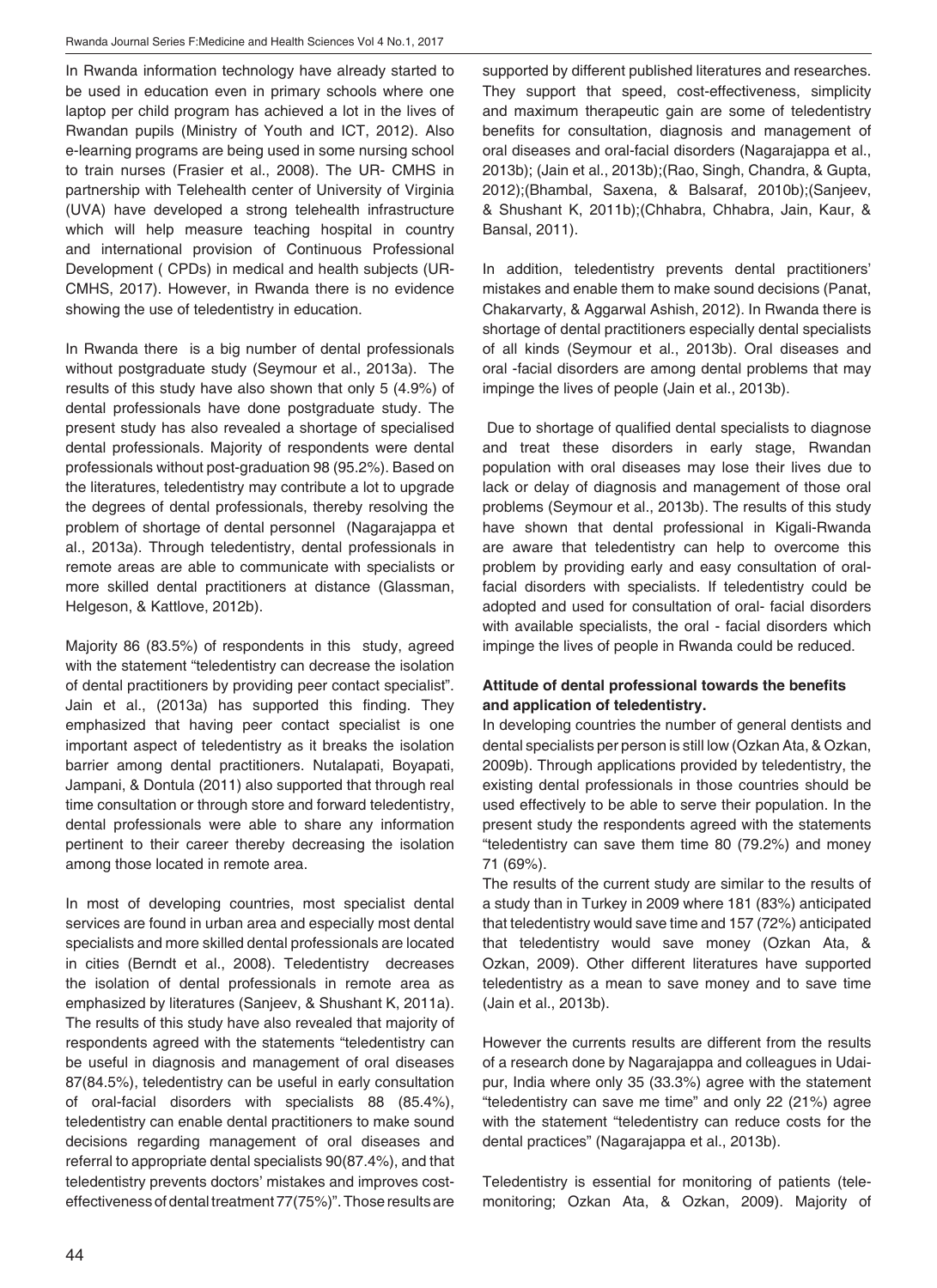respondents 80 (77.7%) perceived teledentistry to be useful for monitoring of patients' conditions. A study done in Turkey in 2009 has shown similar results where majority 178 (81%) of respondents were all positive that using teledentistry, they would be able to monitor patients' conditions (Ozkan Ata, & Ozkan, 2009b). However different results have been found by (Nagarajappa et al., 2013) in a research done in India in 2013 where only 47(44.8) respondents were positive with the statement "using teledentistry, I will be able to monitor my patient's condition well".

Different applications of teledentistry for dental education have been emphasized by different literatures (Chhabra et al., 2011; Bhambal et al., 2010b; Jain et al., 2013b; Chen et al., 2003). In the present study, majority 94 (91.2%) of dental professionals thought that through videoconference (a medium of teledentistry) students can be educated and staff be trained effectively. A study done in Turkey has also revealed that majority 206 (94%) of respondents agreed that teledentistry is good for dental education (Ozkan Ata, & Ozkan, 2009b). Teledentistry has been shown to be efficient to provide low cost, real-time interaction between students and instructors. Different literatures emphasize the effectiveness videoconference for training dental practitioners, dental students, dental assistants and dental office staff (Eaton, Francis, Odell, Reynolds, & Mason, 2001); (Chhabra et al., 2011). Through videoconference, universities can also collaborate to exchange and share experience among their staff which contribute to quality dental care services (Reynolds, Eaton, & Mason, 2008) videoconferencing has been further extended to support distance learning and has been evaluated through a number of educational projects. The use of the technology has been integrated as a core method of delivering training and education at all levels in dentistry. Advances in systems, services and standards have produced equipment and telecommunications links that are userfriendly, reliable, affordable and offer better quality image resolution. In addition, a wide range of peripheral devices can be connected to basic videoconferencing equipment to introduce a variety of teaching aids and material into a session. Projects such as PROVIDENT (Postgraduate Regional Online Videoconferencing in Dentistry.

Majority of dental professionals practicing dentistry outside the city hold Bachelors of dental therapy or advanced diploma in dentistry (Seymour et al., 2013). The use of videoconference, a medium of teledentistry would be very beneficial to allow the population outside the city to access specialty dental services. Again dental professionals working in those areas would gain more skills and knowledge through Continuing Professional Development provided by teledentistry applications.

Teledentistry has been shown to have endless potential (Bhambal et al., 2010b). Different literatures have emphasized the potentiality of teledentistry in different areas of dentistry (Bhambal et al., 2010; Nagarajappa et al., 2013b). Majority 97 (94.2%) of respondents overall believe that teledentistry is potential and has to be integrated into their current practices. The same results have been revealed by a study done in Turkey in 2009 where 212 (97%) agreed or strongly agreed that teledentistry is potential and has to be integrated into their current practices (Ozkan Ata, & Ozkan, 2009b). This is an indicator that dental professionals generally understand and would like to use teledentistry in their daily activities.

### **Practices of dental professionals towards teledentistry.**

Teledentistry has been defined as the use of telecommunication technology and internet in dental field (Sanjeev, & Shushant K, 2011b). At its low level, practicing teledentistry has been said to be as simple as turning on the television or making a phone call (Sanjeev, & Shushant K, 2011b).

In the present study, majority 87 (84.5%) of respondents consult or communicate with other dental professionals through internet or mobile phone. Regarding category of people with whom they interact, 30 (29.1%) intercommunicate with patients; 52 (50.5%) with students; 29 (28%) with educators; 32 (31%) with specialists; 26 with own peer and only 4 (4%) communicate with insurance companies. The results revealed that the means of intercommunication were email 69 (67%); phone call and sms 21 (20.4%); Facebook, linkedin and whatsapp 13 (12.6%) while videoconference showed only 7 (6%). Regarding reasons for intercommunication 43 (42%) intercommunicate to share patient information, 40 (39%) intercommunicate to discuss a patient case, 37 (36%) intercommunicate for course materials clarification; 26 (25%) intercommunicate to get opinion from an expert, 23 (22.3%) intercommunicate for patient follow-up. Only a small number of dental professionals are sharing digital x-ray image 13 (12.6%) or digital photographs 8 (7.8%) as a reason of intercommunication.

Based on published literatures (Sanjeev, & Shushant K, 2011b), dental professionals in Kigali- Rwanda are practicing teledentistry at low level. At its highest level teledentistry involved more sophisticated applications like real time interaction, e.g. in projects like PROVIDENT (Postgraduate Regional Online Videoconferencing in Dentistry) and DUET (Dental Undergraduate Education by Teleconferencing) teledentistry, all of which have shown positive impact on education and continuing development of dental professionals (Reynolds et al., 2008)videoconferencing has been further extended to support distance learning and has been evaluated through a number of educational projects. The use of the technology has been integrated as a core method of delivering training and education at all levels in dentistry. Advances in systems, services and standards have produced equipment and telecommunications links that are user-friendly, reliable, affordable and offer better quality image resolution. In addition, a wide range of peripheral devices can be connected to basic videoconferencing equipment to introduce a variety of teaching aids and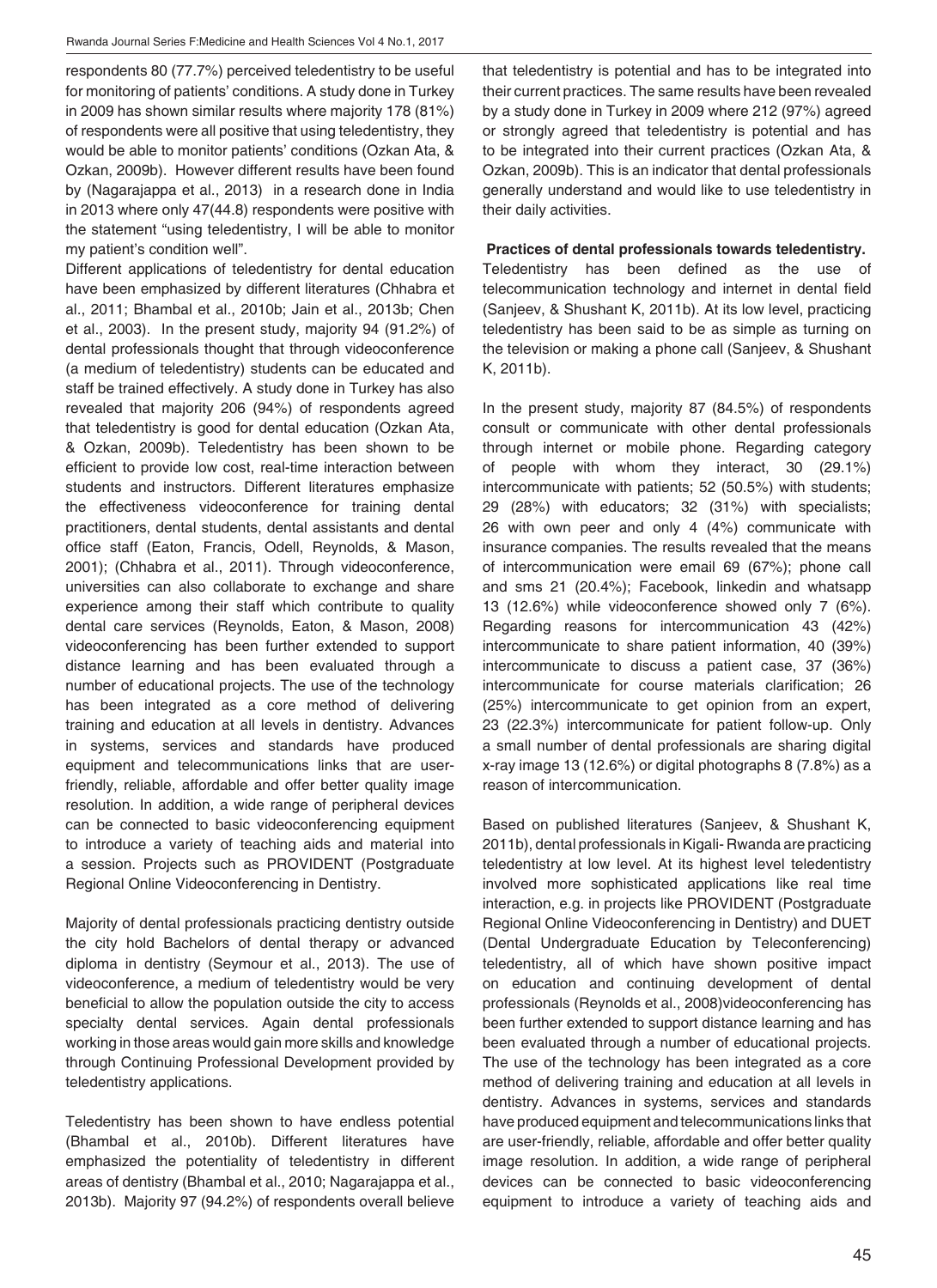material into a session. Projects such as PROVIDENT (Postgraduate Regional Online Videoconferencing in Dentistry.

These results are similar to the results of a study done by Ignatus (2013). The objective was to determine what type of electronic consultation tool and methods used for dental consultation and patient-provider communication. The questionnaire has been sent to 120 dental practitioners in public and private sector. The results showed that majority (53%) used email for consultation and only 10% used videoconference for consultation (Ignatius, 2013).

We found that there is a significant association (P<0.05) between practice with knowledge, attitude and internet access. William and colleague found similar association.

They have emphasized that knowledge and attitude can influence the adoption of technology in healthcare (William & Dickinson, 2010). Peter has also supported that the practice of teledentistry goes together with the use of telecommunication and internet accessibility and that internet accessibility and usage is the source of different opportunities to human being when used in meaningful and positive way. He also said that, learning, gaining new experience and skills, acquiring new developing knowledge, are all benefits from internet access and usage (Peter, 2010). Teledentistry practice depends also on the availability of internet as stated in different literatures (Sanjeev, & Shushant K, 2011a). In Rwanda the internet availability has reached a high level compared to other low income countries in Africa continent (Ministry of Youth and ICT, 2012). The findings of the current study are indicator that, if adopted, teledentistry can bring dental services provided in Rwanda to another step.

### **Conclusion**

The results of this study revealed that dental professionals are knowledgeable and have positive attitude towards teledentistry. Again, dental professionals overall believe that teledentistry is good and it has to be integrated into the current dental practice. However, the practice of teledentistry of dental professionals is still quite at low level compared to other advanced applications of teledentistry done in other areas as shown in different literatures and researches. Therefore new policies and programs should be designed to ensure the implementation of teledentistry and to allow its use at advanced level as shown in the literature. To bring dental practice to another level in areas like dental education, dental research, community outreaches, and dental health care delivery, there is a need to use the opportunities provided by teledentistry technology. Further similar research is important which may include the rural area and the bigger sample size.

### **Conflicts of interest**

The author declares that there is no conflict of interest in that paper

# **Author's contribution**

JM conceived the present study, implemented it and wrote the manuscript, KN, IM, UP, NT, contributed for manuscripts drafting and finalization.

#### **Acknowledgement**

Thanks to all dental professionals who participated in this study.

### **References**

- Berndt, J., Leone, P., & King, G. (2008). Using teledentistry to provide interceptive orthodontic services to disadvantaged children. *American Journal of Orthodontics and Dentofacial Orthopedics*, *134*(5), 700–706. https://doi.org/10.1016/j.ajodo.2007.12.023
- Bhambal, A., Saxena, S., & Balsaraf, S. V. (2010a). Teledentistry: potentials unexplored! *J Int Oral Health*, *2*, 1–6.
- Bhambal, A., Saxena, S., & Balsaraf, S. V. (2010b). Teledentistry: potentials unexplored! *J Int Oral Health*, *2*, 1–6.
- Chen, J.-W., Hobdell, M. H., Dunn, K., Johnson, K. A., & Zhang, J. (2003a). Teledentistry and its use in dental education. *Journal of the American Dental Association (1939)*, *134*(3), 342–346.
- Chen, J.-W., Hobdell, M. H., Dunn, K., Johnson, K. A., & Zhang, J. (2003b). Teledentistry and its use in dental education. *Journal of the American Dental Association (1939)*, *134*(3), 342–346.
- Chhabra, N., Chhabra, A., Jain, R. L., Kaur, H., & Bansal, S. (2011). Role Of Teledentistry In Dental Education: Need Of The Era.
- Cooper, B., & Engeswick, L. (2007). Knowledge, attitudes, and confidence levesl of dental hygiene students regarding teledentistry: A pilot study. *Internet J Allied Health Sci Practice*, *5*(4). Retrieved from http://ijahsp.nova.edu/articles/vol5num4/pdf/cooper.pdf
- Costa, A. L. P. da, Silva, A. A., & Pereira, C. B. (2011). Teleortodontia: ferramenta de auxílio à prática clínica e à educação continuada. *Dental Press Journal of Orthodontics*, *16*(6), 15–21. https://doi. org/10.1590/S2176-94512011000600003
- Eaton, K. A., Francis, C. A., Odell, E. W., Reynolds, P. A., & Mason, R. D. (2001). Participating dentists' assessment of the pilot regional online videoconferencing in dentistry (PROVIDENT) project. *British Dental Journal*, *191*(6), 330–335.
- Frasier, H., May, M. A., & Wanchoo, R. (2008). e-Health Rwanda Case Study.
- Glassman, P., Helgeson, M., & Kattlove, J. (2012a). Using telehealth technologies to improve oral health for vulnerable and underserved populations. *Journal of the California Dental Association*, *40*(7), 579–585.
- Glassman, P., Helgeson, M., & Kattlove, J. (2012b). Using telehealth technologies to improve oral health for